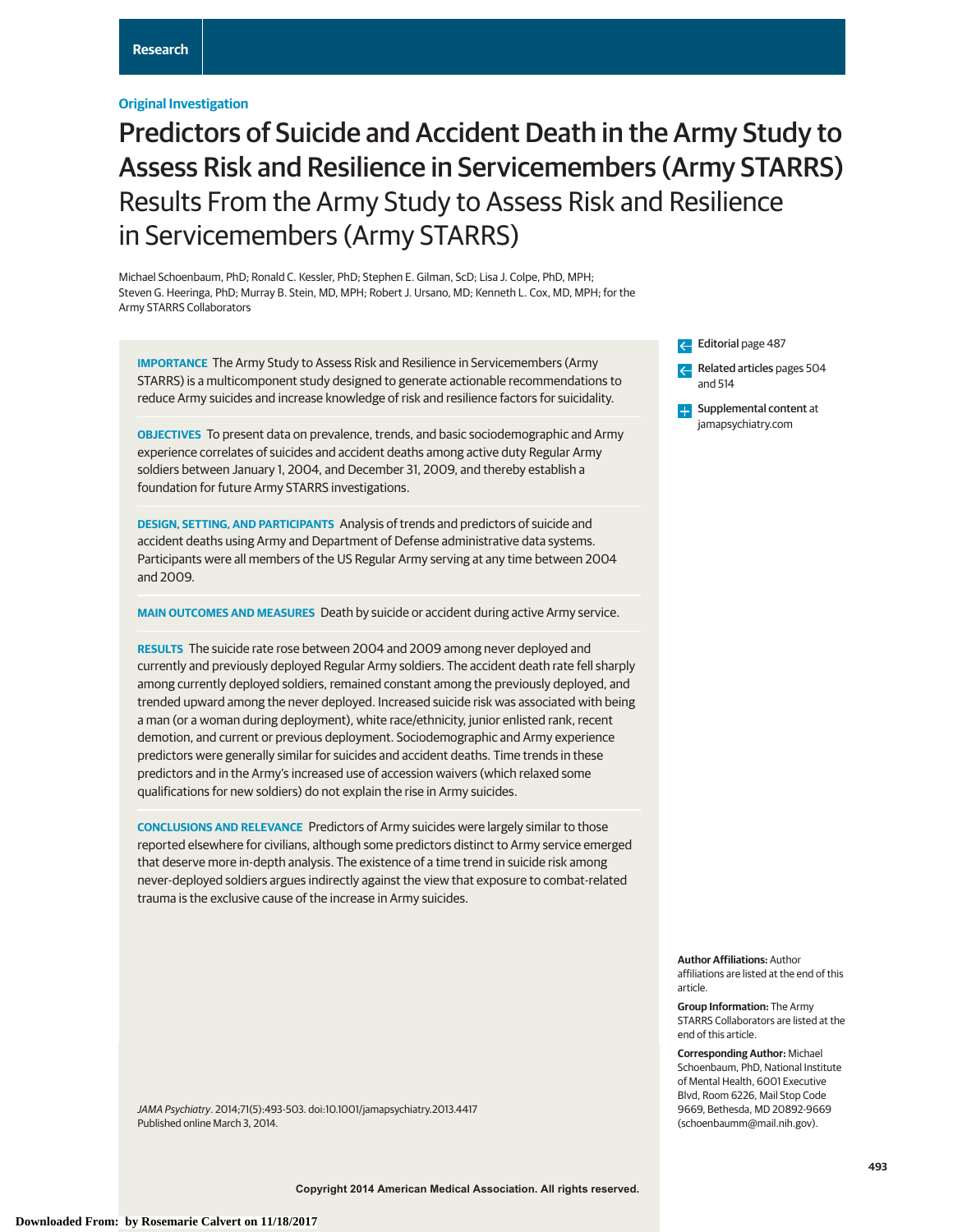Ithough the suicide rate in the US military has historically been below the civilian rate, it climbed steadily since the beginning of the Iraq and Afghanistan conflicts to the point where by 2008 it exceeded the demographically matched civilian rate.<sup>1</sup> The Department of the Army responded to this trend in 2008 by entering into an agreement with the National Institute of Mental Health to fund jointly a study that came to be called the Army Study to Assess Risk and Resilience in Servicemembers (Army STARRS [www.armystarrs .org]). The 2 overarching goals of the Army STARRS are (1) to evaluate hypotheses about modifiable risk and resilience factors for suicidality that could be used to target effective preventive interventions for Army suicides and (2) to expand basic scientific understanding of psychosocial and neurobiological risk and resilience factors for suicidal behaviors and their psychopathologic correlates. The Army STARRS includes a number of coordinated component studies designed to facilitate nonexperimental hypothesis generation and testing, intervention targeting, and intervention evaluation.<sup>2</sup> The first of these is a Historical Administrative Data Study (HADS) that examines patterns and correlates of suicide in an integrated data system created by combining information from several Army and Department of Defense administrative databases on all soldiers who served in the Army between January 1, 2004, and December 31, 2009. Prior studies<sup>3-7</sup> of military administrative records identified numerous sociodemographic characteristics, stressful life experiences, and treated psychiatric conditions that predict suicide, but none of these earlier studies assembled as comprehensive an assessment of these variables as the HADS.

## Table 1. Selected Data Sources Contributing Data to the Army Study to Assess Risk and Resilience in Servicemembers (Army STARRS) Historical Administrative Data Study

| <b>Military Data System</b>                                           | <b>Description</b>                                                                                                                                                                                                                                                                                                                                                                                                                                           |
|-----------------------------------------------------------------------|--------------------------------------------------------------------------------------------------------------------------------------------------------------------------------------------------------------------------------------------------------------------------------------------------------------------------------------------------------------------------------------------------------------------------------------------------------------|
| Defense Manpower Data<br>Center (DMDC) Master<br>Personnel            | Includes basic demographics. Two measures of<br>race/ethnicity are available based on soldier<br>self-identification, with no obvious way to<br>prioritize divergent values. Also. Hispanic race<br>/ethnicity is recorded independently. There is<br>also pre-enlistment information (eg. Armed<br>Forces Qualification Test category, education)<br>and career highlights such as assignments,<br>promotions and demotions, and length of<br>Army service) |
| <b>DMDC Defense Enrollment</b><br>and Eligibility Reporting<br>System | Contains selected basic demographics and<br>captures changes in family structure (eg.<br>marital status and dependents) over time                                                                                                                                                                                                                                                                                                                            |
| <b>DMDC Contingency</b><br><b>Tracking System</b>                     | Captures location and duration of<br>deployments since September 2001 for<br>soldiers supporting Operations Iragi Freedom,<br>New Dawn, and Enduring Freedom                                                                                                                                                                                                                                                                                                 |
| <b>Armed Forces Medical</b><br><b>Examiner Tracking System</b>        | Primary source of the cause and manner of<br>death for all deaths of active duty Army<br>soldiers, determined directly by the Armed<br>Forces Medical Examiner or in consultation<br>with civilian authorities                                                                                                                                                                                                                                               |
| Defense Casualty Informa-<br>tion Processing System                   | Alternative source of cause and manner of<br>death                                                                                                                                                                                                                                                                                                                                                                                                           |
| Department of Defense<br>Suicide Event Report                         | Registry of selected cases of suicidal behavior.<br>Extensive information collected by behavioral<br>health specialists following suicides, as well as<br>suicide attempts or suicidal ideation requiring<br>hospitalization or evacuation                                                                                                                                                                                                                   |
| Army Waiver Data                                                      | List of soldiers who did not meet ≥1 entry<br>criterion but were granted a waiver and<br>allowed to enlist. Includes the type of waiver<br>(medical, conduct, education, etc)                                                                                                                                                                                                                                                                                |

The present study gives the first results of the preliminary HADS analysis designed to examine suicide and accident death rates among Regular Army soldiers between 2004 and 2009, along with basic sociodemographic and military career predictors. We examine accession waivers (acceptance of applicants who do not fully meet Army admission standards) and stop loss orders (requirement that soldiers serve past their original obligation) because these policies were used during the study period tomeet operational requirements for the conflicts in Iraq and Afghanistan and questions have been raised whether they might have been associated with negative outcomes, including the rising Army suicide rate.<sup>6,8,9</sup> We also investigate the extent to which changes in Army composition might account for the increase in suicides. Finally, we evaluate patterns and predictors of accident death rates in parallel to suicide rates to assess potential similarities in patterns and correlates.

# **Methods**

## Historical Administrative Data Study

Army STARRS components were approved by institutional review boards at the National Institute of Mental Health, Harvard University, Uniformed Services University School of the Health Sciences, University of Michigan, and University of California, San Diego, which determined that the present study did not constitute human participant research because it relies entirely on deidentified secondary data. We worked with the Army and Department of Defense to identify 39 nonclassified administrative data systems containing soldiers' characteristics, exposures, and experiences considered potentially important predictors of suicides.<sup>3</sup> Data from the first 7 such systems available for research use are considered herein (Table 1).

#### Sample

We focus on all 975 057 Regular Army soldiers (ie, excluding those in the Army National Guard and Army Reserve) on active duty between January 1, 2004, and December 31, 2009. Themean duration of active duty during this study period was approximately 38 months, for a total of approximately 37 million person-months. Of this total, there were 569 deaths classified as suicides by the Armed Forces Medical Examiner, and an additional 1331 deaths were classified as accidents. Data on patterns and correlates of these deaths were analyzed at the person-month level in a casecontrol framework,<sup>10</sup> with cases consisting of the person-months of suicide or accident death and controls comprising a 1 per 400 stratified (by age, sex, rank, and historical time) probability sample of all other person-months. The latter were given a weight of 400 to account for their undersampling. Person-months associated with other types of death were censored.

#### **Measures**

# **Sociodemographics**

The sociodemographic variables considered herein are sex, age, race/ethnicity, religion, education, and family status. The latter includes marital status and the presence vs the absence of dependents.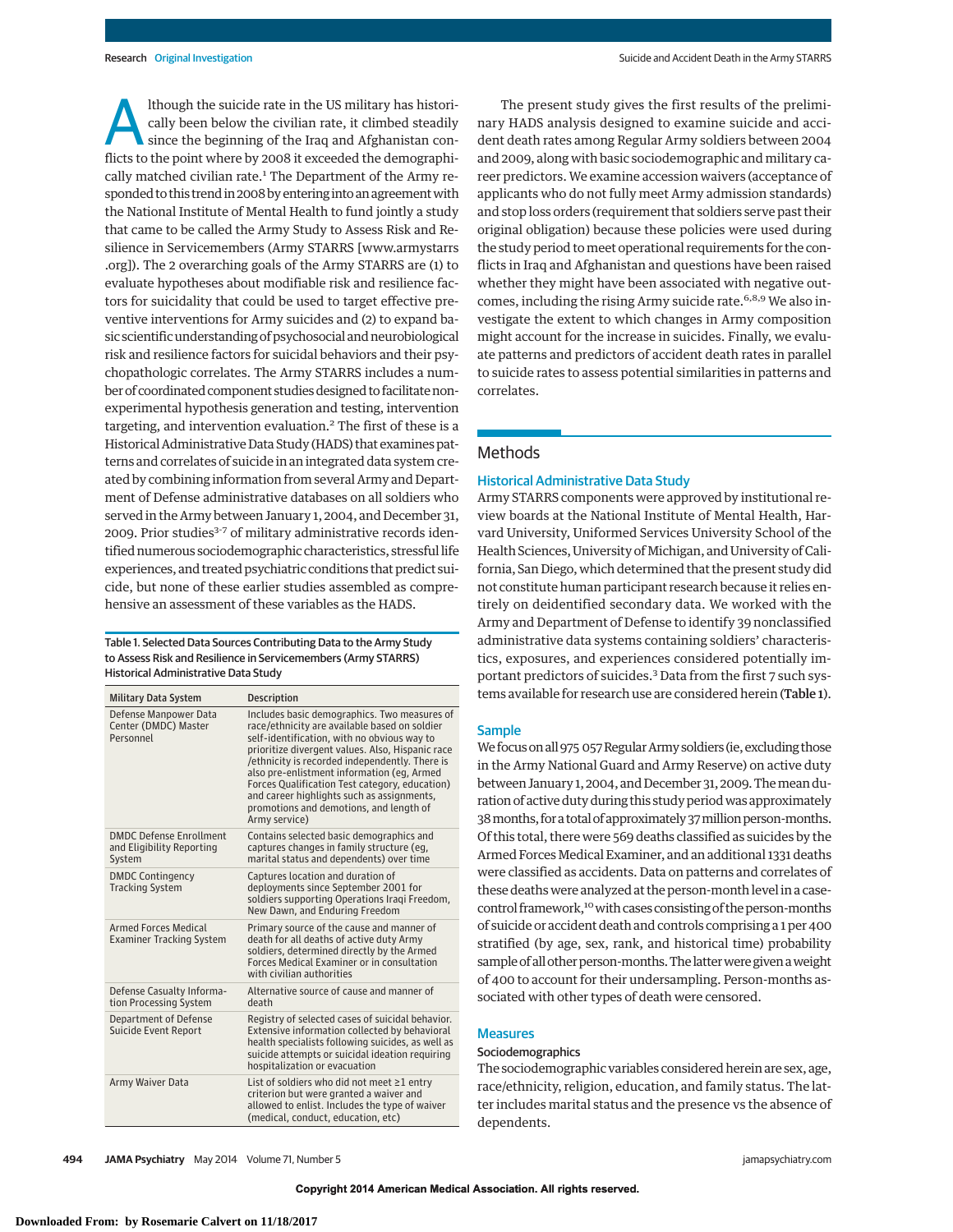#### Army Entry Characteristics

All enlisted personnel take the Armed Forces Qualification Test (AFQT) during recruitment and are classified into categories between I (best) and V (worst). The AFQT distributions change over time because of fluctuations in the number and mix of applicants (eg, changes in the civilian employment rate and in national patriotism that increased after the September 11, 2001, terrorist attacks) and recruitment targets. Recruits not meeting Army entry criteria (either AFQT scores or other requirements such as those involving criminal records, substance use, or medical history) may request an accession waiver. Data on all such waivers by type (medical, substance use, or conduct) are available in the HADS. This information is important in that the Army accepted more candidates than usual who did not meet the Army's usual admission standards during portions of the study period to meet operational requirements, raising concerns that increased accession waivers might help explain the increase in the Army suicide rate during that period.

#### Army Experiences

We also examine length of Army service, current rank, history of demotions, and stop loss orders. *Stop loss* refers to the involuntary extension of a soldier's term of active Army service beyond its original end date because critical occupational specialties are understaffed during times of war, deployment, or national emergencies. Recent examples include special forces medics, mortuary affairs specialists, and helicopter mechanics. Involuntary retention on active duty, especially if facing deployment to a combat zone or potentially missing out on a desirable civilian job opportunity, could be a significant stressor and a possible predictor of suicidal behavior.

#### Missing Values

Some item-level administrative data were missing for particular person-months, but in most cases these data could be recovered by cross-checking other data systems or other months in the records for the same soldiers. Remaining missing values, which were small in number, were assigned imputed values equal to subgroup modes.

## Analysis Methods

#### Trends in Mortality Rates

Soldiers enter (enlist) or leave (separate or retire) the Army throughout the year, which means that not all soldiers on active duty in a given year serve the entire year. The ratio of suicides in a given year divided by the number of soldiers on active duty for any part of the year consequently underestimates the suicide rate by the fraction 1/*p*, where *p* is the mean proportion of the year during which all soldiers on active duty in the year served during the year. To remove this bias, we calculated the suicide rate as the number of suicides in the year divided by the mean number of soldiers serving in each month during that year. By convention, we report the suicide rate per 100 000 person-years (ie, per 1.2 million person-months). Because suicides are not homogeneously distributed throughout the calendar year, resulting in volatile monthly rates that are difficult to interpret, we calculated 12-month moving averages, where the rate reported for a given month represents the average of the current and previous 11-month rates.

### Predictive Associations

Discrete time survival analysis with person-month as the unit of analysis<sup>11</sup> was used to study associations of predictors with suicides and accident deaths, respectively. A logistic link function was used in the analysis. The dependent variables were dichotomous classifications of whether or not the personmonth involved a suicide or accident death. Explanatory variables included sociodemographics, Army entry characteristics, and Army experiences. Time-varying characteristics such as length of Army service were defined in relation to the current person-month. Controls were included for calendar time. Only one substantive predictor was included in each equation to focus on overall associations. We recognize, of course, that more detailed multivariate analyses could have been performed to adjust for overlap among predictors and for interactions, but we wanted to focus on overall associations in this preliminary report. However, given a central interest in deployment, each association was also stratified by the 3 broad deployment history categories of never, currently, and previously deployed, and suicide rates were calculated per 100 000 person-years of active service for soldiers with each value of each predictor with each category of the deployment history variable. We also evaluated whether the associations of predictors with outcomes varied significantly by deployment history and calendar time.

To evaluate the possibility that the rise in the Army suicide rate since 2004 was related to increases in accession waivers or other changes in Army composition, we estimated multivariate models that included all predictors considered herein separately for subsets of person-months in 2004-2005, 2006- 2007, and 2008-2009 and evaluated whether regression parameters varied significantly over these different periods. We then used simulation to estimate what the Army suicide rate would have been in 2006-2007 and 2008-2009 if Army composition in those years had been the same as in 2004-2005. This was done by applying the parameter estimates from the 2006- 2007 and 2008-2009 equations to the 2004-2005 data, generating predicted probabilities of suicide and accident death for each observation in the 2004-2005 data using the 2006-2007 and 2008-2009 parameters, and then averaging the predicted probabilities of suicide death across the respective simulations to generate predicted mortality rates for 2006-2007 and 2008-2009, respectively, under the assumptions that the distributions of characteristics in those periods were the same as in 2004-2005 but the relationships between the predictors and death were as estimated for 2006-2007 or 2008-2009. Additional detail on the simulations is available in the eAppendix in the Supplement.

# **Results**

## Mortality Rates

The suicide rate among Regular Army soldiers increased between 2004 and 2009 not only for the currently and previ-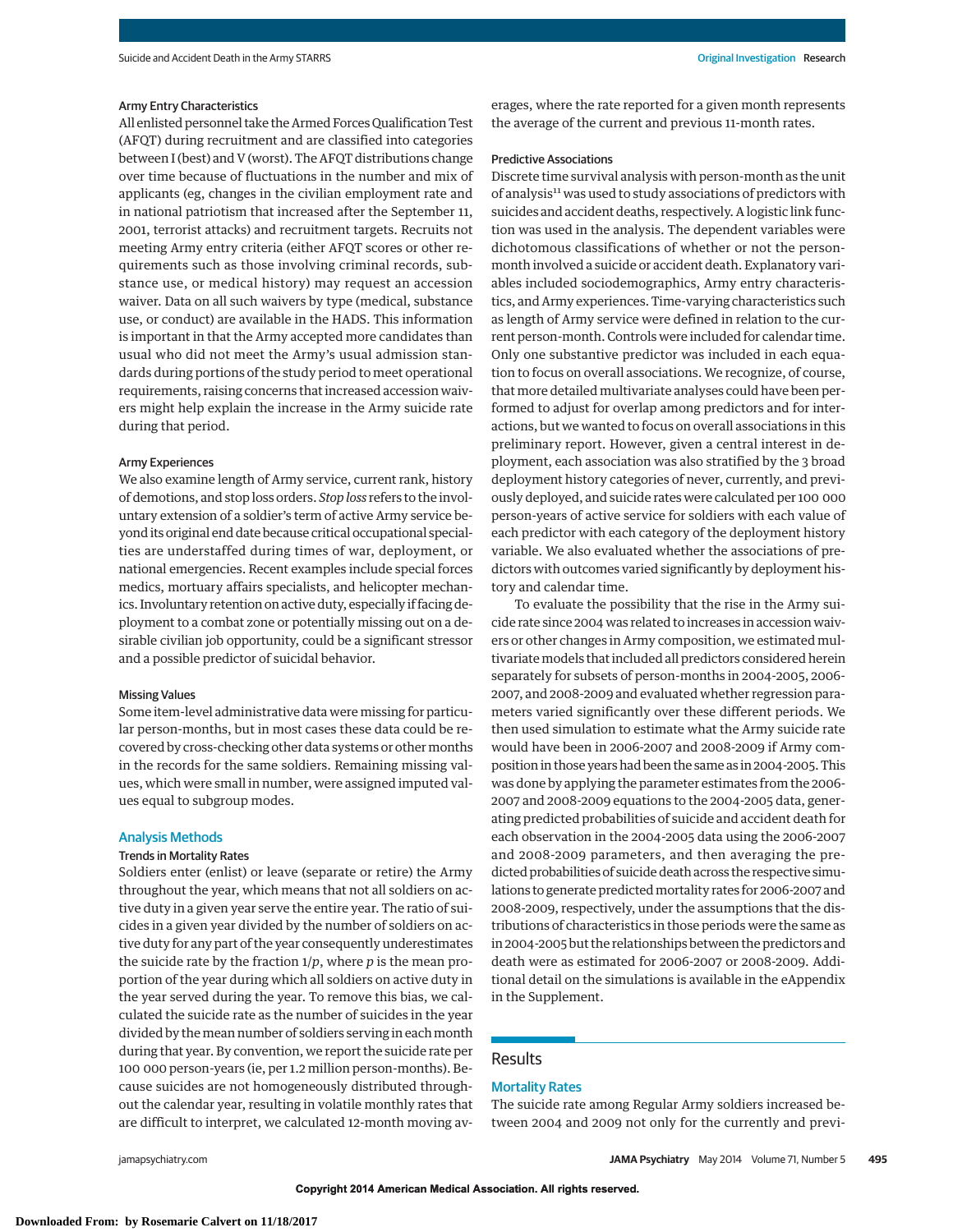### Figure 1. Suicide Deaths per 100000 Person-Years of Active Duty Army Service



Shown are Regular Army 12-month moving averages. Each line represents a 12-month moving average (ie, each respective dot reports the rate for the prior 12-month period).





moving averages. Each line represents a 12-month moving average (ie, each respective dot reports the rate for the prior 12-month period).

ously deployed but also for the roughly 40% of soldiers who had never deployed (Figure 1). As a point of comparison, the accident death rate among deployed soldiers fell dramatically during this same period, possibly reflecting changes in the nature of Army operations (Figure 2). No meaningful trend in accident deaths occurred among previously deployed soldiers, while the accident death rate trended upward among never-deployed soldiers.

# Bivariate Predictors of Suicide and Accident Deaths

Table 2 summarizes selected overall distributions and bivariate associations of predictors with suicide rates overall and by deployment history. (Information on distributions within deployment categories is available on request from the corresponding author.) We focus on overall suicide risk within categories of each predictor based on the fact that none of the interactions between predictors and time within deployment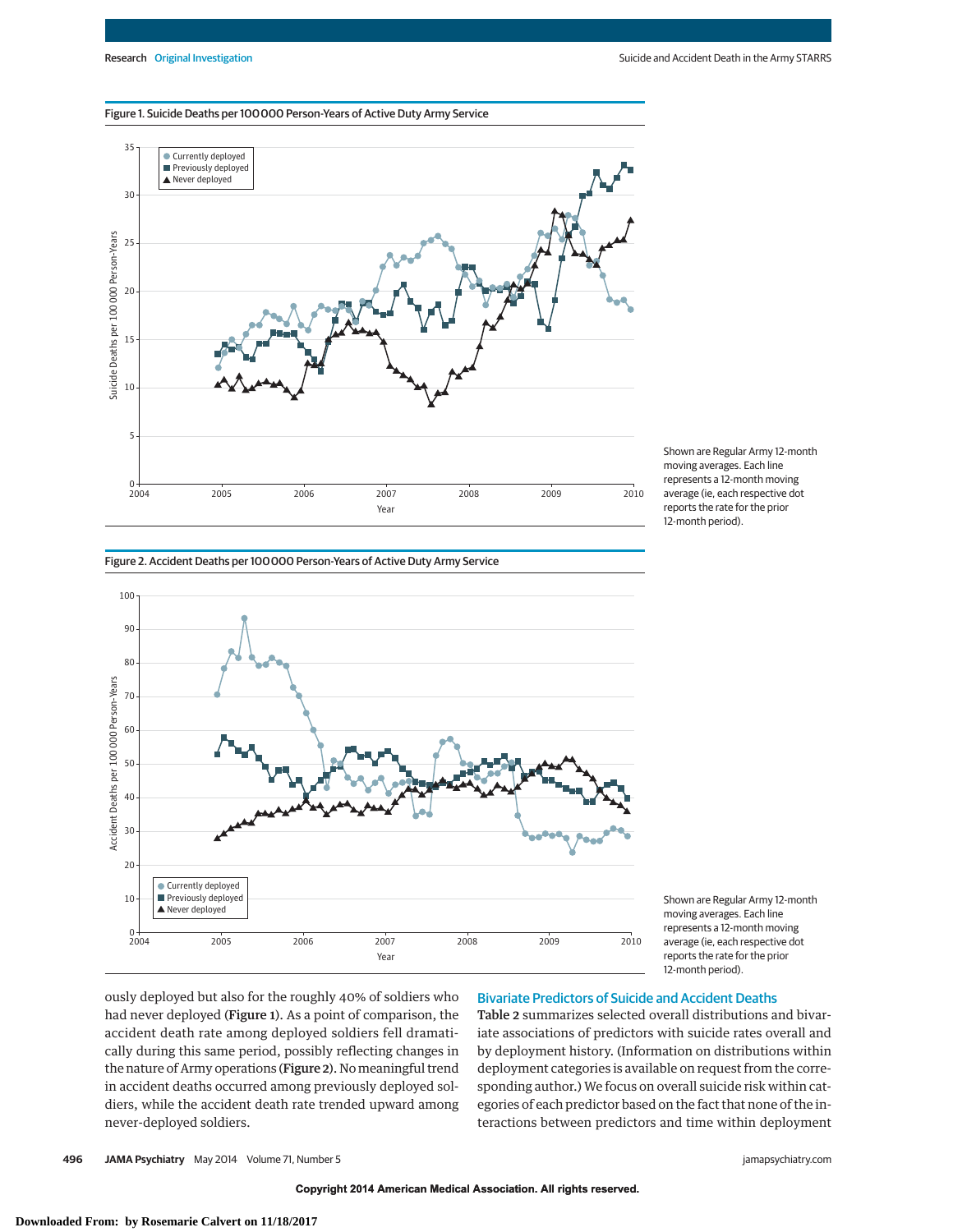# Table 2. Bivariate Predictors of Suicide Deaths Among Regular Army Soldiers, 2004-2009

|                                                                                                                                                                                                                                                           | Regular  | Suicide<br><b>Deaths</b><br>per 100 000 | Suicide Deaths per 100 000 Person-Years<br>by Deployment Category |                |                   |                |                   |                  |
|-----------------------------------------------------------------------------------------------------------------------------------------------------------------------------------------------------------------------------------------------------------|----------|-----------------------------------------|-------------------------------------------------------------------|----------------|-------------------|----------------|-------------------|------------------|
| Predictor                                                                                                                                                                                                                                                 | Army, %  | Person-Years                            | <b>Never</b>                                                      | No.            | Current           | No.            | <b>Previous</b>   | No.              |
| Total                                                                                                                                                                                                                                                     | $\cdots$ | 18.5                                    | 15.6                                                              | 193            | 20.0              | 140            | 20.5              | 236              |
| Sex                                                                                                                                                                                                                                                       |          |                                         |                                                                   |                |                   |                |                   |                  |
| Women                                                                                                                                                                                                                                                     | 14.0     | 6.5 <sup>a</sup>                        | 5.9 <sup>b</sup>                                                  | 14             | 13.2              | 9              | 4.0 <sup>b</sup>  | 5 <sup>c</sup>   |
| Men                                                                                                                                                                                                                                                       | 86.0     | 20.4                                    | 18.0                                                              | 179            | 20.8              | 131            | 22.5              | 231              |
| Age, y                                                                                                                                                                                                                                                    |          |                                         |                                                                   |                |                   |                |                   |                  |
| $17 - 20$                                                                                                                                                                                                                                                 | 12.5     | 23.4 <sup>b</sup>                       | 15.7                                                              | 45             | 46.7 <sup>b</sup> | 32             | 43.0 <sup>b</sup> | 13 <sup>d</sup>  |
| $21 - 24$                                                                                                                                                                                                                                                 | 26.6     | 23.2                                    | 19.1                                                              | 64             | 24.5              | 54             | 27.3              | 72               |
| $25 - 29$                                                                                                                                                                                                                                                 | 22.9     | 19.4                                    | 15.2                                                              | 33             | 16.2              | 29             | 24.2              | 75 <sup>c</sup>  |
| $30 - 44$                                                                                                                                                                                                                                                 | 34.5     | 12.9                                    | 12.6                                                              | 44             | 10.2              | 22             | 14.2              | 71               |
| $\geq 45$                                                                                                                                                                                                                                                 | 3.5      | 14.1                                    | 15.3                                                              | $\overline{7}$ | 20.4              | 3              | 10.8              | 5                |
| Marital status                                                                                                                                                                                                                                            |          |                                         |                                                                   |                |                   |                |                   |                  |
| <b>Married</b>                                                                                                                                                                                                                                            | 57.1     | 16.6 <sup>a</sup>                       | 16.1                                                              | 94             | 12.7 <sup>b</sup> | 51             | 19.1              | 148 <sup>c</sup> |
| Unmarried with dependents                                                                                                                                                                                                                                 | 7.1      | 15.6                                    | 12.3                                                              | 11             | 9.5               | $\overline{4}$ | 21.9              | 19               |
| Unmarried without dependents                                                                                                                                                                                                                              | 35.8     | 21.9                                    | 15.7                                                              | 88             | 33.2              | 85             | 24.0              | 69 <sup>d</sup>  |
| Race/Ethnicity                                                                                                                                                                                                                                            |          |                                         |                                                                   |                |                   |                |                   |                  |
| (Not Mutually Exclusive)<br>White                                                                                                                                                                                                                         |          |                                         |                                                                   |                |                   |                |                   |                  |
| No                                                                                                                                                                                                                                                        | 30.1     | 14.3 <sup>b</sup>                       | 12.0 <sup>e</sup>                                                 | 43             | 15.5              | 31             | 16.0 <sup>e</sup> | 59               |
| Yes                                                                                                                                                                                                                                                       | 69.9     | 20.2                                    | 17.1                                                              | 150            | 21.9              | 109            | 22.6              | 177 <sup>c</sup> |
| <b>Black</b>                                                                                                                                                                                                                                              |          |                                         |                                                                   |                |                   |                |                   |                  |
| No                                                                                                                                                                                                                                                        | 78.3     | 20.0 <sup>b</sup>                       | $17.1^e$                                                          | 166            | 22.0 <sup>e</sup> | 122            | 22.0 <sup>e</sup> | 195 <sup>c</sup> |
| Yes                                                                                                                                                                                                                                                       | 21.7     | 12.8                                    | 10.3                                                              | 27             | 12.6              | 18             | 15.5              | 41               |
| Native American                                                                                                                                                                                                                                           |          |                                         |                                                                   |                |                   |                |                   |                  |
| No                                                                                                                                                                                                                                                        | 99.0     | 18.3 <sup>e</sup>                       | 15.5                                                              | 189            | 19.8              | 137            | 20.3              | 232 <sup>c</sup> |
| Yes                                                                                                                                                                                                                                                       | 1.0      | 35.9                                    | 31.3                                                              | $\overline{4}$ | 43.9              | 3              | 36.4              | $\overline{4}$   |
| Asian/Pacific                                                                                                                                                                                                                                             |          |                                         |                                                                   |                |                   |                |                   |                  |
| No                                                                                                                                                                                                                                                        | 95.6     | 18.3                                    | 15.5                                                              | 182            | 19.9              | 133            | 20.4              | 225 <sup>c</sup> |
| Yes                                                                                                                                                                                                                                                       | 4.4      | 21.5                                    | 19.2                                                              | 11             | 23.6              | $\overline{7}$ | 23.0              | 11               |
| Hispanic                                                                                                                                                                                                                                                  |          |                                         |                                                                   |                |                   |                |                   |                  |
| No                                                                                                                                                                                                                                                        | 89.4     | 18.7                                    | 15.9                                                              | 176            | 20.4              | 126            | 20.8              | 215 <sup>c</sup> |
| Yes                                                                                                                                                                                                                                                       | 10.6     | 16.0                                    | 13.4                                                              | 17             | 17.5              | 14             | 17.6              | 21               |
| Religion                                                                                                                                                                                                                                                  |          |                                         |                                                                   |                |                   |                |                   |                  |
| Christian                                                                                                                                                                                                                                                 |          |                                         |                                                                   |                |                   |                |                   |                  |
| Catholic                                                                                                                                                                                                                                                  | 20.2     | 15.2 <sup>b</sup>                       | 13.1 <sup>a</sup>                                                 | 31             | 17.0 <sup>e</sup> | 24             | 16.3 <sup>b</sup> | 40               |
| <b>Baptist</b>                                                                                                                                                                                                                                            | 18.2     | 11.6                                    | 9.5                                                               | 20             | 12.4              | 15             | 13.0              | 30               |
| <b>Other Protestant</b>                                                                                                                                                                                                                                   | 16.8     | 15.3                                    | 12.1                                                              | 25             | 13.1              | 15             | 19.8              | 39               |
| Other Christian                                                                                                                                                                                                                                           | 17.7     | 19.7                                    | 17.1                                                              | 41             | 25.0              | 32             | 19.5              | 35               |
| Other religion                                                                                                                                                                                                                                            | 1.9      | 28.4                                    | 22.9                                                              | 6              | $31.5\,$          | $\overline{4}$ | 33.5              | $\overline{7}$   |
| No religion                                                                                                                                                                                                                                               | 20.6     | 25.5                                    | 21.2                                                              | 53             | 26.9              | 40             | 29.3              | 69               |
| Religion unknown                                                                                                                                                                                                                                          | 4.5      | 30.8                                    | 26.3                                                              | 17             | 30.5              | 10             | 37.7              | 16               |
| Education                                                                                                                                                                                                                                                 |          |                                         |                                                                   |                |                   |                |                   |                  |
| <high school<="" td=""><td><math display="inline">1.7\,</math></td><td>20.8<sup>b</sup></td><td><math>15.1^{\rm b}</math></td><td><math>\overline{4}</math></td><td>35.1</td><td><math>\overline{4}</math></td><td>20.2<sup>b</sup></td><td>3</td></high> | $1.7\,$  | 20.8 <sup>b</sup>                       | $15.1^{\rm b}$                                                    | $\overline{4}$ | 35.1              | $\overline{4}$ | 20.2 <sup>b</sup> | 3                |
| High school diploma or GED                                                                                                                                                                                                                                | 65.5     | 19.3                                    | 15.6                                                              | 120            | 20.4              | 99             | 22.1              | 170 <sup>c</sup> |
| Some college                                                                                                                                                                                                                                              | $5.2$    | 11.8                                    | 9.7                                                               | 6              | 13.1              | 4              | 13.2              | 9                |
| College graduate, masters, or PhD                                                                                                                                                                                                                         | 19.1     | $9.8\,$                                 | 10.4                                                              | 26             | 9.2               | $10\,$         | 9.5               | 22               |
| Alternative educational certificate                                                                                                                                                                                                                       | 8.4      | 35.5                                    | 29.3                                                              | 37             | 36.2              | 23             | 46.1              | 32               |
| <b>AFQT Category</b>                                                                                                                                                                                                                                      |          |                                         |                                                                   |                |                   |                |                   |                  |
| $\mathsf{L}$                                                                                                                                                                                                                                              | 4.3      | 22.9 <sup>b</sup>                       | $14.1^a$                                                          | $9\,$          | 43.8              | 12             | 22.6 <sup>b</sup> | 9 <sup>c</sup>   |
| $\mathbf{H}$                                                                                                                                                                                                                                              | 27.2     | 22.9                                    | 16.2                                                              | 58             | 26.3              | 50             | 28.7              | 84 <sup>f</sup>  |
| <b>IIIA</b>                                                                                                                                                                                                                                               | 22.4     | 18.8                                    | 15.5                                                              | 42             | 16.6              | 27             | 23.6              | 61               |
| IIIB                                                                                                                                                                                                                                                      | 26.1     | 17.9                                    | 18.8                                                              | 58             | 18.0              | 35             | 16.9              | 51               |
| IV/V                                                                                                                                                                                                                                                      | 2.8      | 15.1                                    | 6.1                                                               | $\overline{2}$ | 19.0              | 4              | 21.4              | $\overline{7}$   |
| Missing                                                                                                                                                                                                                                                   | $0.8\,$  | 33.5                                    | 11.9                                                              | $\,1\,$        | 52.0              | 3              | 41.4              | $\overline{4}$   |
| Officer (no AFQT)                                                                                                                                                                                                                                         | 16.4     | 10.3                                    | 12.0                                                              | 23             | 9.2               | 9              | 9.2               | 20               |

(continued)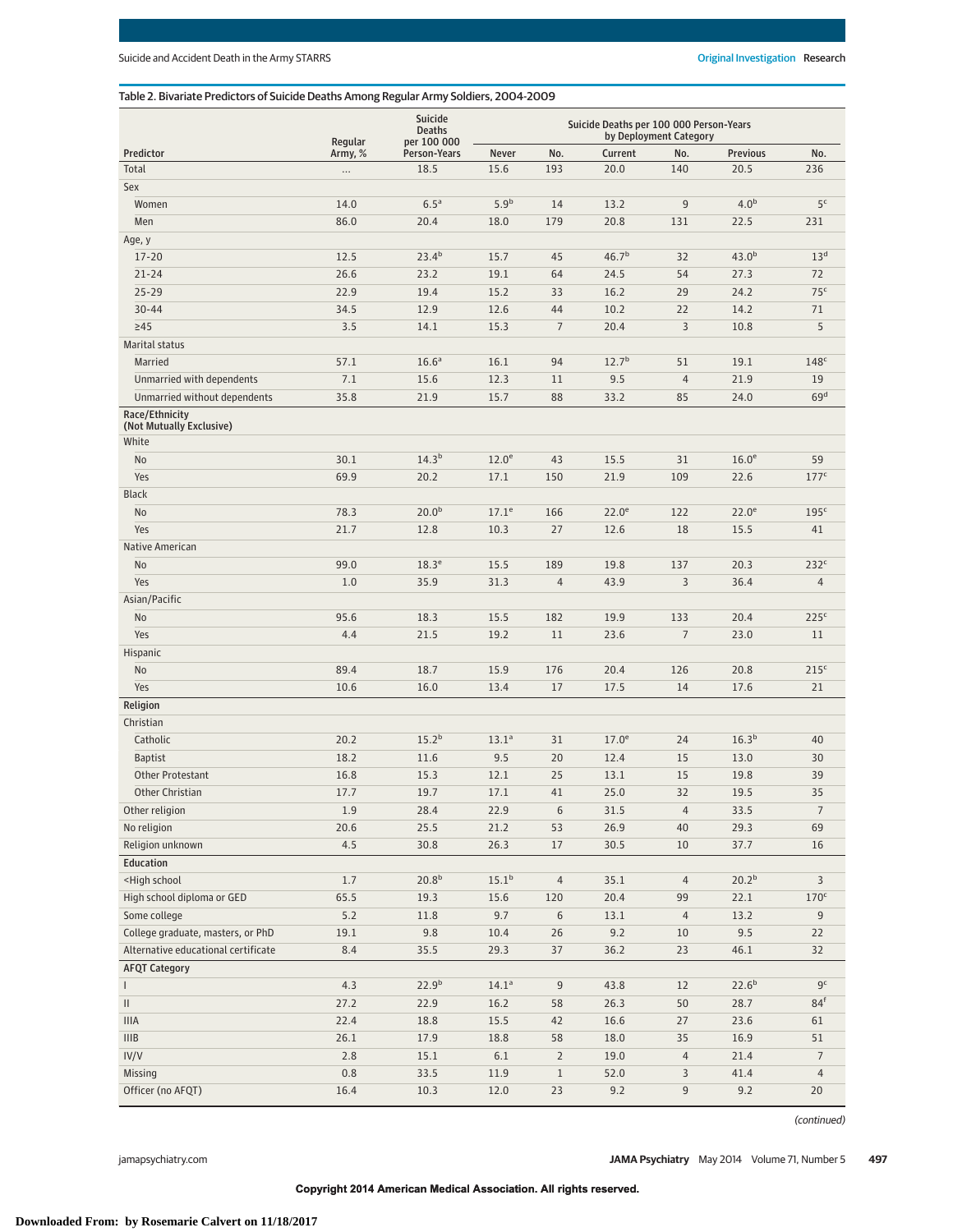#### Table 2. Bivariate Predictors of Suicide Deaths Among Regular Army Soldiers, 2004-2009 (continued)

|                                     | Regular   | <b>Suicide</b><br>Deaths per<br>100 000 | Suicide Deaths per 100 000 Person-Years<br>by Deployment Category |                |                   |              |                   |                  |  |
|-------------------------------------|-----------|-----------------------------------------|-------------------------------------------------------------------|----------------|-------------------|--------------|-------------------|------------------|--|
| Predictor                           | Army, %   | <b>Person-Years</b>                     | <b>Never</b>                                                      | No.            | Current           | No.          | <b>Previous</b>   | No.              |  |
| <b>Army Experiences</b>             |           |                                         |                                                                   |                |                   |              |                   |                  |  |
| <b>Accession waiver status</b>      |           |                                         |                                                                   |                |                   |              |                   |                  |  |
| <b>No</b>                           | 57.6      | 23.0 <sup>b</sup>                       | $18.5^{b}$                                                        | 138            | 23.6 <sup>b</sup> | 104          | 28.3 <sup>b</sup> | 167 <sup>d</sup> |  |
| Yes                                 | 5.3       | 25.8                                    | 18.0                                                              | 16             | 38.6              | 14           | 31.7              | 12               |  |
| Missing waiver data                 | 37.1      | 10.3                                    | 9.7                                                               | 39             | 10.0              | 22           | 10.9              | 57               |  |
| Current rank                        |           |                                         |                                                                   |                |                   |              |                   |                  |  |
| $E1-E2$                             | 10.4      | 26.0 <sup>b</sup>                       | 18.9 <sup>a</sup>                                                 | 54             | 83.1 <sup>b</sup> | 19           | 86.7 <sup>b</sup> | 10 <sup>d</sup>  |  |
| E <sub>3</sub>                      | 11.9      | 27.5                                    | 22.5                                                              | 54             | 32.3              | 30           | 48.5              | 17 <sup>c</sup>  |  |
| E <sub>4</sub>                      | 23.2      | 23.7                                    | 14.4                                                              | 31             | 24.7              | 53           | 29.9              | 85 <sup>f</sup>  |  |
| $E5-E9$                             | 38.2      | 13.9                                    | 10.2                                                              | 31             | 10.7              | 29           | 17.2              | 104 <sup>f</sup> |  |
| Warrant officer                     | 2.6       | 11.2                                    | 24.2                                                              | 5              | 5.7               | $\mathbf{1}$ | 7.1               | 3                |  |
| Commissioned officer                | 13.8      | 10.1                                    | 10.5                                                              | 18             | 10.0              | $8\,$        | 9.7               | 17               |  |
| History of demotions<br>in past 2 y |           |                                         |                                                                   |                |                   |              |                   |                  |  |
| No                                  | 95.3      | 17.4 <sup>b</sup>                       | 15.1 <sup>e</sup>                                                 | 178            | 18.2 <sup>b</sup> | 120          | 19.4 <sup>b</sup> | 213 <sup>c</sup> |  |
| Yes                                 | 4.7       | 40.1                                    | 27.5                                                              | 15             | 50.6              | 20           | 45.4              | 23               |  |
| Stop loss orders                    |           |                                         |                                                                   |                |                   |              |                   |                  |  |
| Never                               | 89.5      | 18.1                                    | 15.1 <sup>b</sup>                                                 | 181            | 20.6              | 117          | 20.3              | 201 <sup>f</sup> |  |
| Currently                           | 4.2       | 20.9                                    | 21.8                                                              | $\overline{4}$ | 19.9              | 14           | 22.3              | 9                |  |
| Previously                          | 6.3       | 22.1                                    | 60.9                                                              | 8              | 15.2              | $9\,$        | 21.3              | 26 <sup>f</sup>  |  |
| Length of Army service, y           |           |                                         |                                                                   |                |                   |              |                   |                  |  |
| $\leq 1$                            | 6.7       | 8.8 <sup>b</sup>                        | 8.8 <sup>b</sup>                                                  | 18             | 0.0 <sup>b</sup>  | $\mathbf{0}$ | <b>NA</b>         | $\pmb{0}$        |  |
| $\overline{2}$                      | 6.4       | 25.3                                    | 20.1                                                              | 36             | 73.7              | 13           | 100.0             | 1 <sup>d</sup>   |  |
| 3                                   | 12.0      | 25.0                                    | 23.5                                                              | 53             | 28.6              | 32           | 23.5              | $\,8\,$          |  |
| $\overline{4}$                      | 11.1      | 24.2                                    | 17.8                                                              | 20             | 29.3              | 33           | 25.4              | 30               |  |
| 5                                   | 16.1      | 23.1                                    | 15.9                                                              | 17             | 17.8              | 26           | 29.4              | 72               |  |
| $6 - 10$                            | 19.9      | 17.9                                    | 13.8                                                              | 18             | 11.3              | 17           | 22.6              | 75 <sup>c</sup>  |  |
| $11 - 19$                           | 22.1      | 11.4                                    | 10.7                                                              | 22             | 9.7               | 13           | 12.6              | 43               |  |
| $\geq$ 20                           | 5.7       | 12.6                                    | 12.8                                                              | 9              | 24.0              | 6            | 8.8               | $\overline{7}$   |  |
| Deployment category                 |           |                                         |                                                                   |                |                   |              |                   |                  |  |
| Never                               | 40.0      | 15.6 <sup>e</sup>                       | <b>NA</b>                                                         | <b>NA</b>      | <b>NA</b>         | <b>NA</b>    | <b>NA</b>         | <b>NA</b>        |  |
| Currently                           | 22.6      | 20.0                                    | <b>NA</b>                                                         | <b>NA</b>      | <b>NA</b>         | <b>NA</b>    | <b>NA</b>         | <b>NA</b>        |  |
| Previously                          | 37.3      | 20.5                                    | <b>NA</b>                                                         | <b>NA</b>      | <b>NA</b>         | <b>NA</b>    | <b>NA</b>         | <b>NA</b>        |  |
| No. <sup>9</sup>                    | <b>NA</b> | 569                                     | 193                                                               |                | 140               | <b>NA</b>    | 236               | <b>NA</b>        |  |

Abbreviations: AFQT, Armed Forces Qualification Test; NA, not applicable; GED, general equivalency diploma.

<sup>d</sup> Significant difference in the association between the predictor and suicide

a Significant association between the predictor and suicide at the .01 level (2-sided test).

<sup>b</sup> Significant association between the predictor and suicide at the .001 level (2-sided test).

 $\epsilon$  Significant difference in the association between the predictor and suicide across the 3 deployment categories at the .05 level (2-sided test).

across the 3 deployment categories at the .001 level (2-sided test). <sup>e</sup> Significant association between the predictor and suicide at the .05 level

(2-sided test).

<sup>f</sup> Significant difference in the association between the predictor and suicide across the 3 deployment categories at the .01 level (2-sided test).

 $8$  The reported numbers are the numbers of suicide deaths among Regular Army soldiers, 2004-2009.

category in predicting suicide were statistically significant at the .05 level of significance.

Women have consistently lower suicide risk than men; however, the sex difference narrows substantially during deployment because of a disproportionately greater increase in risk for deployed men than women soldiers. The youngest soldiers have markedly elevated suicide risk during and after deployment but not among those never deployed. Married soldiers and those with other dependents have significantly lower suicide risk than unmarried soldiers without dependents during deployment but not among either the never deployed or previously deployed. Suicide risk varies significantly by religious affiliation.

Suicide risk is inversely associated with educational attainment, with the highest risk among the small fraction of soldiers who did not receive either a high school diploma or general equivalency diploma and the somewhat larger group with an alternative education certificate, which includes vocational training and other alternate schooling. However, this association is not significant during deployment. Suicide risk is also inversely related to AFQT categories, but this association is most pronounced during deployment.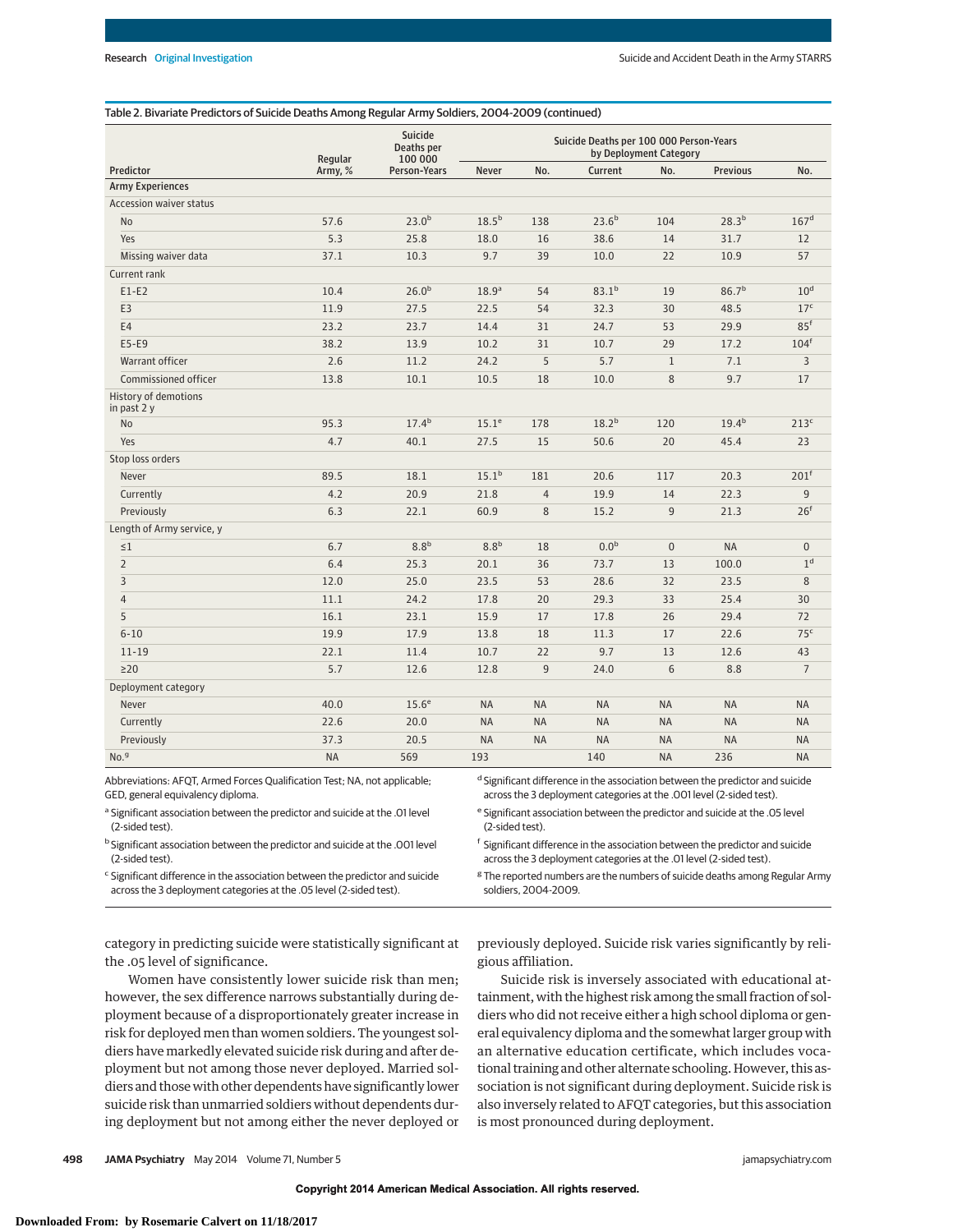While accession waivers are significantly associated with suicide risk in the Army overall, this is mainly an artifact of missing waiver data for almost all officers and for most soldiers withmore than 5 years of Army service, both groups with low suicide risk.Within the subsample of enlisted soldiers with 5 or fewer years of service, which covers the difficult recruiting periods associated with the "surge" in Iraq and for which waiver data were essentially complete, no statistically significant association was found between suicide risk and receiving a medical, substance use, or conduct waiver.

Among enlisted soldiers, suicide is inversely related to rank. Indeed, suicide rates among currently and previously deployed E1 and E2 (junior enlisted) soldiers are among the highest listed in Table 2. Suicide rates are also consistently elevated among soldiers who were demoted within the prior 2 years across all deployment categories. Suicide risk for soldiers serving under a current stop loss order does not differ consistently from that for other soldiers. However, the small number of never-deployed soldiers who previously served under a stop loss order, a group that by definition includes only soldiers who chose to reenlist after having been released from a stop loss order, have significantly elevated suicide risk. Finally, suicide risk is generally inversely related to length of Army service, with particularly high risk among currently and previously deployed soldiers in their first 2 years of service.

Correlates of accident death are similar to those for suicide death (Table 3). General patterns differ for suicide and accident deaths mainly with respect to the AFQT, where there is no consistent pattern in accident death risk across categories, and for soldiers currently serving under a stop loss order, which is associated with significantly elevated risk of accident death. The high risk of accident death among warrant officers during deployment is likely because of hazards associated with their duty assignments (eg, helicopter pilots).

#### Compositional Effects

Although levels of almost all predictors listed in Table 2 vary significantly across calendar time during the study period, there were no significant interactions between these predictors and calendar time in predicting suicide. (Detailed results are available on request from the corresponding author.) Multivariate analyses evaluated whether compositional changes in predictors (eg, the increasing proportions of soldiers having accession waivers) helped explain the rising Army suicide rate (Table 4). Because no corresponding trend was found in accident mortality during this period, we did not conduct simulations for that outcome. The first rows in Table 4 list the actual suicide rates and the numbers of suicides in 2004-2005, 2006-2007, and 2008-2009. The remainder of the table lists predicted suicide rates and the numbers in 2006-2007 and 2008-2009 under the assumption of compositional consistency with 2004-2005. The results show that only 11% of the increase in suicide rates between 2004-2005 and 2006-2007 and 10% of the increase between 2004-2005 and 2008-2009 can be attributable to increases in accession waivers or other compositional changes in the predictors considered herein.

## **Discussion**

To our knowledge, this is the first report of suicide trends by deployment category during a period when the Army suicide rate increased above the civilian rate. While we found suicide risk to be highest during deployment, the rise in the suicide rate was found not only among the currently and previously deployed but also among the never deployed. We also found suicide risk to be significantly associated with a number of sociodemographic characteristics and Army experiences. Some of these associations replicate prior findings among military servicemembers such as the increased risk associated with being a man, white race/ethnicity, and junior enlisted rank.<sup>4,9,12-14</sup> Other associations reported herein are new, including the disproportionate increase in suicide risk among deployed women soldiers, soldiers demoted in the past 2 years, and soldiers without either a high school diploma or general equivalency diploma. These associations merit additional study. Contrary to expectations, we found no consistent associations of either stop loss orders or accession waivers with suicide. The absence of an association of accession waivers with suicide is especially striking given that other research has shown that soldiers with accession waivers have elevated rates of a number of adverse behavioral outcomes (positive alcohol or drug test results and behavioral misconduct separations).<sup>9</sup>

There is only one result reported herein that would appear to differ from previous studies: our finding of elevated suicide risk among currently and previously deployed soldiers differs from the finding of no association between deployment history and suicide in a recent report from the Millennium Cohort Study (MCS).<sup>15</sup> However, two differences between the MCS and HADS designs might account for this discrepancy in the results. First, the MCS is a study of all military services, while the HADS focuses on the Army. The failure to find an association between deployment history and suicide in the MCS was reported only for the total sample. This means that an association might have existed in the Army subsample, which was underpowered for separate analysis. Second, the MCS is based on a survey sample with a low response rate. No data were presented in the MCS report to show that the suicide rate in the sample was the same as in the population. This is an important limitation of the MCS report because the possibility of bias in this critical outcome variable is plausible based on prior research showing that people with emotional problems have low rates of participation in surveys.<sup>16,17</sup> The HADS has no such limitation, in comparison, because it is based on population data rather than on survey data.

We found that temporal patterns in accident mortality differed from those for suicide but that the individual-level sociodemographic and Army career predictors of accident death and suicide death were generally similar. This may seem surprising because *accident* typically connotes exogenous factors. However, the similar findings raise the possibility of some common etiology. This possibility is being investigated in ongoing Army STARRS analyses.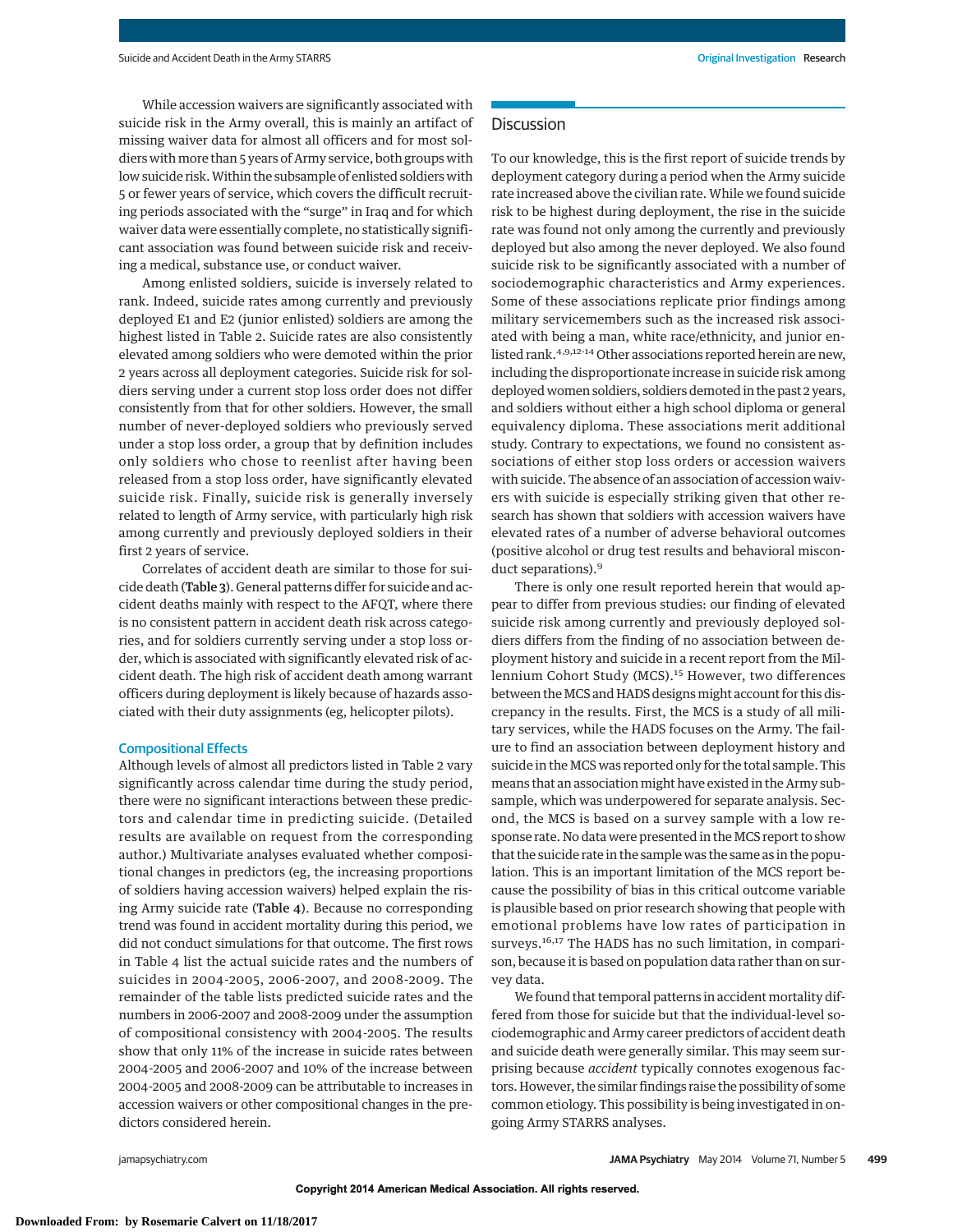# Table 3. Bivariate Predictors of Accident Deaths Among Regular Army Soldiers, 2004-2009

|                                                                                                                                                                                                                                                                                 | Regular  | <b>Accident Deaths</b><br>per 100 000 | <b>Accident Deaths</b><br>per 100 000 Person-Years<br>by Deployment Category |                |                   |                |                    |                  |
|---------------------------------------------------------------------------------------------------------------------------------------------------------------------------------------------------------------------------------------------------------------------------------|----------|---------------------------------------|------------------------------------------------------------------------------|----------------|-------------------|----------------|--------------------|------------------|
| Predictor                                                                                                                                                                                                                                                                       | Army, %  | Person-Years                          | <b>Never</b>                                                                 | No.            | Current           | No.            | <b>Previous</b>    | No.              |
| Total                                                                                                                                                                                                                                                                           | $\ldots$ | 43.2                                  | 37.9                                                                         | 468            | 47.0              | 328            | 46.5               | 535              |
| Sex                                                                                                                                                                                                                                                                             |          |                                       |                                                                              |                |                   |                |                    |                  |
| Women                                                                                                                                                                                                                                                                           | 14.0     | 15.0 <sup>a</sup>                     | $18.5^{\circ}$                                                               | 44             | 11.7 <sup>a</sup> | $\,8\,$        | 10.3 <sup>a</sup>  | 13               |
| Men                                                                                                                                                                                                                                                                             | 86.0     | 47.8                                  | 42.6                                                                         | 424            | 50.8              | 320            | 41.1               | 422 <sup>b</sup> |
| Age, y                                                                                                                                                                                                                                                                          |          |                                       |                                                                              |                |                   |                |                    |                  |
| $17 - 20$                                                                                                                                                                                                                                                                       | 12.5     | 58.4 <sup>a</sup>                     | 48.5 <sup>a</sup>                                                            | 139            | 75.9 <sup>a</sup> | 52             | 112.5 <sup>a</sup> | 34 <sup>c</sup>  |
| $21 - 24$                                                                                                                                                                                                                                                                       | 26.6     | 60.2                                  | 54.9                                                                         | 184            | 52.6              | 116            | 73.5               | 194 <sup>d</sup> |
| $25 - 29$                                                                                                                                                                                                                                                                       | 22.9     | 43.7                                  | 33.2                                                                         | 72             | 50.8              | 91             | 47.0               | 146 <sup>d</sup> |
| $30 - 44$                                                                                                                                                                                                                                                                       | 34.5     | 25.8                                  | 17.5                                                                         | 61             | 31.6              | 68             | 29.2               | 146 <sup>d</sup> |
| $\geq 45$                                                                                                                                                                                                                                                                       | 3.5      | 26.2                                  | 26.2                                                                         | 12             | 6.8               | $\mathbf{1}$   | 32.5               | 15               |
| Marital status                                                                                                                                                                                                                                                                  |          |                                       |                                                                              |                |                   |                |                    |                  |
| Married                                                                                                                                                                                                                                                                         | 57.1     | 34.3 <sup>a</sup>                     | 26.9 <sup>a</sup>                                                            | 157            | 38.9 <sup>a</sup> | 156            | 37.5 <sup>a</sup>  | 291 <sup>c</sup> |
| Unmarried with<br>dependents                                                                                                                                                                                                                                                    | 7.1      | 43.5                                  | 30.2                                                                         | 27             | 50.1              | 21             | 54.1               | 47 <sup>b</sup>  |
| Unmarried without<br>dependents                                                                                                                                                                                                                                                 | 35.8     | 57.2                                  | 50.6                                                                         | 284            | 59.0              | 151            | 68.4               | 197 <sup>d</sup> |
| Race/Ethnicity<br>(Not Mutually Exclusive)<br>White                                                                                                                                                                                                                             |          |                                       |                                                                              |                |                   |                |                    |                  |
| No                                                                                                                                                                                                                                                                              | 30.1     | 33.2 <sup>a</sup>                     | $30.4^e$                                                                     | 109            | 31.9 <sup>a</sup> | 64             | 36.7 <sup>a</sup>  | 135              |
| Yes                                                                                                                                                                                                                                                                             | 69.9     | 47.5                                  | 41.0                                                                         | 359            | 53.0              | 264            | 51.1               | 400 <sup>c</sup> |
| <b>Black</b>                                                                                                                                                                                                                                                                    |          |                                       |                                                                              |                |                   |                |                    |                  |
| No                                                                                                                                                                                                                                                                              | 78.3     | $45.1^e$                              | 39.8 <sup>f</sup>                                                            | 386            | 50.7 <sup>e</sup> | 282            | 47.3               | 420 <sup>d</sup> |
| Yes                                                                                                                                                                                                                                                                             | 21.7     | 36.3                                  | 31.2                                                                         | 82             | 32.2              | 46             | 43.5               | 115 <sup>b</sup> |
| Native American                                                                                                                                                                                                                                                                 |          |                                       |                                                                              |                |                   |                |                    |                  |
| No                                                                                                                                                                                                                                                                              | 99.0     | 43.0                                  | 37.8                                                                         | 461            | 46.7              | 323            | 46.3               | 528 <sup>d</sup> |
| Yes                                                                                                                                                                                                                                                                             | 1.0      | 62.0                                  | 54.7                                                                         | $\overline{7}$ | 73.2              | 5              | 63.6               | $\overline{7}$   |
| Asian/Pacific                                                                                                                                                                                                                                                                   |          |                                       |                                                                              |                |                   |                |                    |                  |
| No                                                                                                                                                                                                                                                                              | 95.6     | $43.9^e$                              | 38.5                                                                         | 453            | 47.7              | 319            | $47.4^{f}$         | 523 <sup>c</sup> |
| Yes                                                                                                                                                                                                                                                                             | 4.4      | 26.7                                  | 26.2                                                                         | 15             | 30.3              | 9              | 25.1               | 12               |
| Hispanic                                                                                                                                                                                                                                                                        |          |                                       |                                                                              |                |                   |                |                    |                  |
| No                                                                                                                                                                                                                                                                              | 89.4     | 43.7                                  | 38.6                                                                         | 427            | 46.2              | 286            | 47.7               | 492 <sup>d</sup> |
| Yes                                                                                                                                                                                                                                                                             | 10.6     | 38.7                                  | 32.4                                                                         | 41             | 52.6              | 42             | 36.0               | 43               |
| Religion                                                                                                                                                                                                                                                                        |          |                                       |                                                                              |                |                   |                |                    |                  |
| Christian                                                                                                                                                                                                                                                                       |          |                                       |                                                                              |                |                   |                |                    |                  |
| Catholic                                                                                                                                                                                                                                                                        | 20.2     | 38.8 <sup>e</sup>                     | 30.7                                                                         | 73             | 53.8              | 76             | 37.9 <sup>e</sup>  | 93 <sup>d</sup>  |
| <b>Baptist</b>                                                                                                                                                                                                                                                                  | 18.2     | 42.4                                  | 40.5                                                                         | 85             | 40.6              | 49             | 45.1               | 104              |
| Other Protestant                                                                                                                                                                                                                                                                | 16.8     | 40.2                                  | 34.4                                                                         | 71             | 47.1              | 54             | 42.2               | 83               |
| Other Christian                                                                                                                                                                                                                                                                 | 17.7     | 47.2                                  | 43.0                                                                         | 103            | 43.8              | 56             | 55.1               | 99               |
| Other religion                                                                                                                                                                                                                                                                  | $1.9\,$  | 16.7                                  | 19.1                                                                         | 5              | 15.7              | $\overline{2}$ | 14.4               | 3                |
| No religion                                                                                                                                                                                                                                                                     | 20.6     | 47.7                                  | 44.0                                                                         | 110            | 46.4              | 69             | 52.6               | 124              |
| Religion unknown                                                                                                                                                                                                                                                                | 4.5      | 51.5                                  | 32.5                                                                         | 21             | 67.1              | 22             | 68.3               | 29 <sup>b</sup>  |
| Education                                                                                                                                                                                                                                                                       |          |                                       |                                                                              |                |                   |                |                    |                  |
| <high school<="" td=""><td><math display="inline">1.7\,</math></td><td><math>62.5^{\circ}</math></td><td>26.4<sup>a</sup></td><td><math>\overline{7}</math></td><td><math>105.3^{a}</math></td><td>12</td><td>94.2</td><td><math display="inline">14^{\rm d}</math></td></high> | $1.7\,$  | $62.5^{\circ}$                        | 26.4 <sup>a</sup>                                                            | $\overline{7}$ | $105.3^{a}$       | 12             | 94.2               | $14^{\rm d}$     |
| High school diploma<br>or GED                                                                                                                                                                                                                                                   | 65.5     | 47.5                                  | 42.3                                                                         | 325            | 51.2              | 248            | 50.3               | 386 <sup>b</sup> |
| Some college                                                                                                                                                                                                                                                                    | $5.2$    | 34.9                                  | 29.0                                                                         | 18             | 32.9              | 10             | 41.1               | 28               |
| College graduate, masters,<br>or PhD                                                                                                                                                                                                                                            | 19.1     | 18.8                                  | 14.0                                                                         | 35             | 29.4              | 32             | 19.1               | $44^{\rm d}$     |
| Alternative educational<br>certificate                                                                                                                                                                                                                                          | 8.4      | 66.4                                  | 65.8                                                                         | 83             | 40.9              | $26\,$         | 90.8               | 63 <sup>d</sup>  |

(continued)

**500 JAMA Psychiatry** May 2014 Volume 71, Number 5 **jamapsychiatry.com** jamapsychiatry.com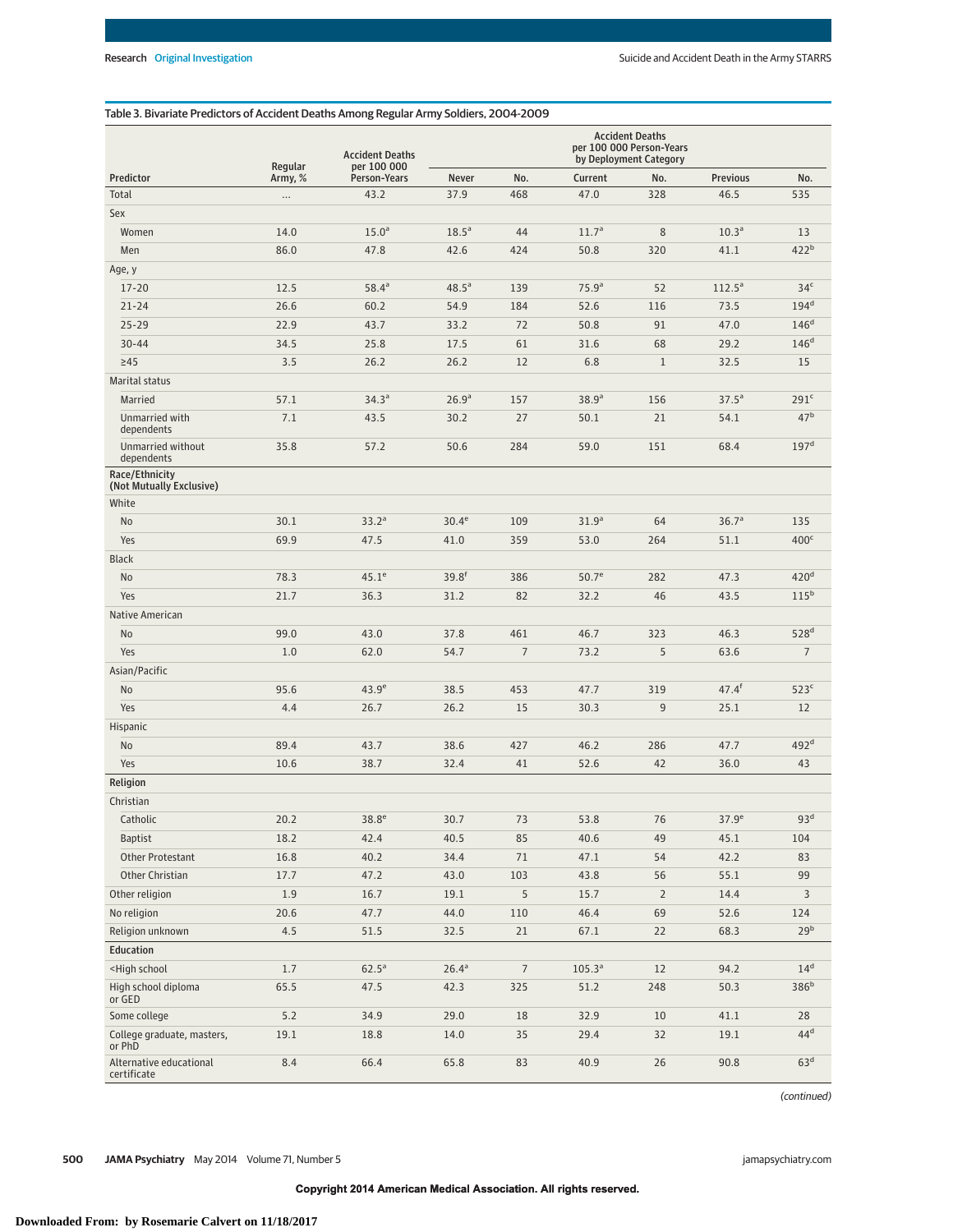## Table 3. Bivariate Predictors of Accident Deaths Among Regular Army Soldiers, 2004-2009 (continued)

|                                    | Regular  | <b>Accident Deaths</b><br>per 100 000 | <b>Accident Deaths</b><br>per 100 000 Person-Years<br>by Deployment Category |           |                   |                |                    |                  |
|------------------------------------|----------|---------------------------------------|------------------------------------------------------------------------------|-----------|-------------------|----------------|--------------------|------------------|
| Predictor                          | Army, %  | Person-Years                          | <b>Never</b>                                                                 | No.       | Current           | No.            | <b>Previous</b>    | No.              |
| <b>AFQT Category</b>               |          |                                       |                                                                              |           |                   |                |                    |                  |
| $\mathsf{I}$                       | 4.3      | 34.3                                  | 31.3                                                                         | 20        | 25.6              | $\overline{7}$ | 45.3               | 18 <sup>d</sup>  |
| $\,$ II                            | 27.2     | 45.7                                  | 37.5                                                                         | 134       | 52.6              | 100            | 51.3               | 150 <sup>b</sup> |
| <b>IIIA</b>                        | 22.4     | 48.4                                  | 44.9                                                                         | 122       | 40.0              | 65             | 57.3               | 148 <sup>b</sup> |
| <b>IIIB</b>                        | 26.1     | 48.3                                  | 44.1                                                                         | 136       | 53.5              | 104            | 49.4               | 149              |
| IV/V                               | 2.8      | 37.1                                  | 49.2                                                                         | 16        | 28.6              | 6              | 30.5               | 10               |
| <b>Missing</b>                     | 0.8      | 67.0                                  | 71.1                                                                         | 6         | 34.7              | $\overline{2}$ | 82.8               | $8\,$            |
| Officer (no AFQT)                  | 16.4     | 25.7                                  | 17.8                                                                         | 34        | 45.1              | 44             | 24.0               | 52 <sup>c</sup>  |
| <b>Army Experiences</b>            |          |                                       |                                                                              |           |                   |                |                    |                  |
| <b>Accession waiver</b>            |          |                                       |                                                                              |           |                   |                |                    |                  |
| No                                 | 57.6     | 53.5 <sup>a</sup>                     | 47.0 <sup>a</sup>                                                            | 350       | $52.8^e$          | 233            | 62.1 <sup>a</sup>  | 367 <sup>c</sup> |
| Yes                                | 5.3      | 49.1                                  | 43.9                                                                         | 39        | 46.9              | 17             | 63.5               | 24               |
| Missing waiver data                | 37.1     | 26.3                                  | 19.7                                                                         | 79        | 35.3              | 78             | 27.5               | 144 <sup>c</sup> |
| Current rank                       |          |                                       |                                                                              |           |                   |                |                    |                  |
| $E1-E2$                            | 10.4     | 71.7 <sup>a</sup>                     | 65.3 <sup>a</sup>                                                            | 186       | 74.3 <sup>a</sup> | 17             | 225.4 <sup>a</sup> | 26 <sup>c</sup>  |
| E3                                 | 11.9     | 55.2                                  | 46.3                                                                         | 111       | 64.6              | 60             | 91.3               | 32 <sup>c</sup>  |
| E4                                 | 23.2     | 53.3                                  | 33.9                                                                         | 73        | 49.9              | 107            | 70.7               | 201 <sup>c</sup> |
| $E5-E9$                            | 38.2     | 33.0                                  | 21.2                                                                         | 64        | 37.0              | 100            | 37.1               | 224 <sup>c</sup> |
| Warrant officer                    | 2.6      | 72.1                                  | 53.1                                                                         | 11        | 130.9             | 23             | 57.0               | 24 <sup>d</sup>  |
| Commissioned officer               | 13.8     | 16.9                                  | 13.5                                                                         | 23        | 26.3              | 21             | 16.0               | 28               |
| History of demotions in past<br>2y |          |                                       |                                                                              |           |                   |                |                    |                  |
| No                                 | 95.3     | 40.5 <sup>a</sup>                     | 36.0 <sup>a</sup>                                                            | 425       | 44.3 <sup>a</sup> | 292            | 42.9 <sup>a</sup>  | 472 <sup>d</sup> |
| Yes                                | 4.7      | 98.1                                  | 78.9                                                                         | 43        | 91.1              | 36             | 124.3              | 63               |
| Stop loss orders                   |          |                                       |                                                                              |           |                   |                |                    |                  |
| Never                              | 89.5     | 42.6 <sup>e</sup>                     | 37.8                                                                         | 455       | 47.5              | 270            | 45.6 <sup>e</sup>  | 451 <sup>d</sup> |
| Currently                          | 4.2      | 62.0                                  | 54.5                                                                         | 10        | 51.1              | 36             | 84.2               | 34               |
| Previously                         | 6.3      | 38.6                                  | 22.8                                                                         | 3         | 37.1              | 22             | 41.0               | 50               |
| Length of Army service, y          |          |                                       |                                                                              |           |                   |                |                    |                  |
| $\leq\!1$                          | 6.7      | 21.4 <sup>a</sup>                     | 21.5 <sup>a</sup>                                                            | 44        | 0.0 <sup>f</sup>  | $\bf 0$        | <b>NA</b>          | $\mathbf 0$      |
| $\overline{2}$                     | 6.4      | 61.3                                  | 61.5                                                                         | 110       | 56.7              | 10             | 100.0              | $\mathbf{1}$     |
| 3                                  | 12.0     | 61.4                                  | 59.9                                                                         | 135       | 56.3              | 63             | 88.2               | 30               |
| 4                                  | 11.1     | 63.0                                  | 53.5                                                                         | 60        | 53.3              | 60             | 81.4               | 96 <sup>d</sup>  |
| 5                                  | 16.1     | 50.4                                  | 30.8                                                                         | 33        | 52.8              | 77             | 57.6               | 141 <sup>d</sup> |
| $6 - 10$                           | 19.9     | 42.3                                  | 25.4                                                                         | 33        | 47.8              | 72             | 46.4               | 154 <sup>d</sup> |
| $11 - 19$                          | 22.1     | 25.7                                  | 21.0                                                                         | 43        | 30.5              | 41             | 26.6               | 91 <sup>d</sup>  |
| $\geq$ 20                          | 5.7      | 21.2                                  | 14.3                                                                         | 10        | 20.0              | 5              | 27.7               | 22               |
| Deployment category                |          |                                       |                                                                              |           |                   |                |                    |                  |
| Never                              | 40.0     | 37.9 <sup>e</sup>                     | <b>NA</b>                                                                    | <b>NA</b> | <b>NA</b>         | <b>NA</b>      | <b>NA</b>          | <b>NA</b>        |
| Currently                          | 22.6     | 47.0                                  | <b>NA</b>                                                                    | <b>NA</b> | <b>NA</b>         | $\sf NA$       | <b>NA</b>          | <b>NA</b>        |
| Previously                         | 37.3     | 46.5                                  | <b>NA</b>                                                                    | <b>NA</b> | $\sf NA$          | NA             | $\sf NA$           | <b>NA</b>        |
| No. <sup>9</sup>                   | $\sf NA$ | 1331                                  | ΝA                                                                           | <b>NA</b> | 328               |                | 535                | <b>NA</b>        |

Abbreviations: AFQT, Armed Forces Qualification Test; NA, not applicable; GED, general equivalency diploma.

a Accident death rate differs significantly by deployment category for given value of characteristic ( $P \le 0.001$ ,  $\chi^2$  test).

 $b$  Significant difference in the association between the characteristic and accident death rate across the 3 deployment categories at the .05 level (2-sided test).

<sup>c</sup> Significant difference in the association between the characteristic and accident death rate across the 3 deployment categories at the .001 level (2-sided test).

<sup>d</sup> Significant difference in the association between the characteristic and accident death rate across the 3 deployment categories at the .01 level (2-sided test).

<sup>e</sup> Accident death rate differs significantly by deployment category for given value of characteristic ( $P \le .01$ ,  $\chi^2$  test).

<sup>f</sup> Accident death rate differs significantly by deployment category for given value of characteristic ( $P \le .05$ ,  $\chi^2$  test).

<sup>g</sup> The reported numbers are the numbers of accident deaths among Regular Army soldiers, 2004-2009.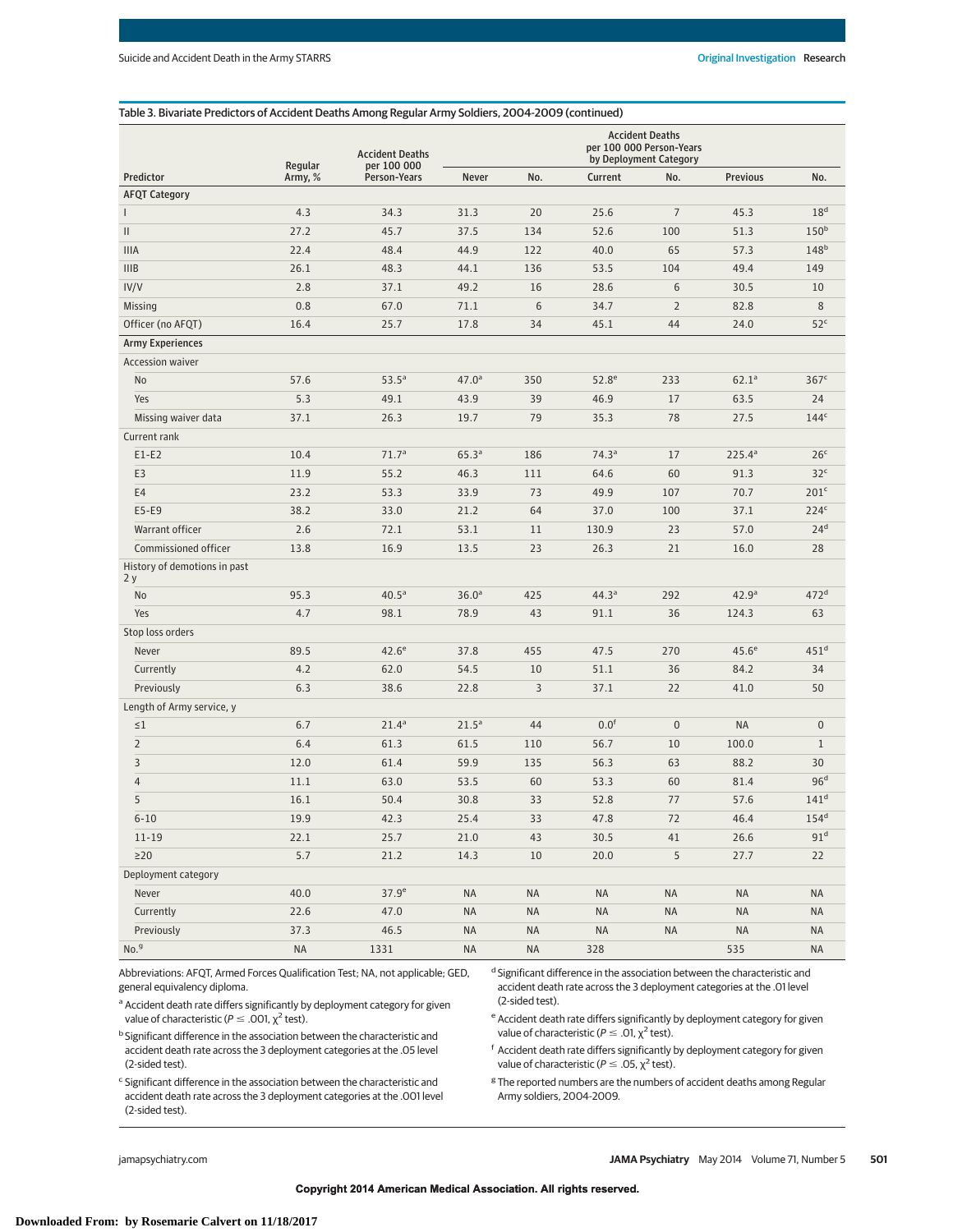## Table 4. Simulated Effect of Changes in Regular Army Composition on Suicide Rates

| Variable                                                                                               | 2004-2005 | 2006-2007 | 2008-2009 |
|--------------------------------------------------------------------------------------------------------|-----------|-----------|-----------|
| <b>Actual Suicide Death Rate</b>                                                                       |           |           |           |
| Rate per 100 000 person-years of active duty Regular Army service                                      | 12.1      | 18.1      | 24.5      |
| No.                                                                                                    | 120       | 182       | 267       |
| Predicted Suicide Death Rate Based on 2004-2005 Army Entry Characteristics <sup>a</sup>                |           |           |           |
| Simulated rate per 100 000 person-years of active duty<br>Regular Army service                         | <b>NA</b> | 17.4      | 23.2      |
| Simulated No.                                                                                          | <b>NA</b> | 175       | 253       |
| Change vs actual, %                                                                                    | <b>NA</b> | $-3.9$    | $-5.1$    |
| Predicted Suicide Death Rate Based on 2004-2005 Army Entry and Experience Characteristics <sup>b</sup> |           |           |           |
| Simulated rate per 100 000 person-years of active duty<br>Regular Army service                         | <b>NA</b> | 16.9      | 23.5      |
| Simulated No.                                                                                          | <b>NA</b> | 170       | 256       |
| Change vs actual, %                                                                                    | <b>NA</b> | $-6.7$    | $-4.0$    |

Abbreviations: AFQT, Armed Forces Qualification Test; NA, not applicable.

<sup>a</sup> Includes sex, age at Army entry, marital status, race/ethnicity, religion, education, accession waiver status, and AFQT category (based on Table 2 except for age at Army entry).

**b** Includes sex, current age, marital status, race/ethnicity, religion, education, accession waiver status, AFQT category, current rank, recent demotions, length of Army service, and deployment category (based on Table 2).

While variation across individuals in sociodemographics and Army experiences helped explain overall suicide risk between 2004 and 2009, compositional changes in these predictors and in accession waivers over time explained little of the rise in Army suicides. However, the exploratory models reported herein were limited in the scope and granularity of the domains of risk and resilience that they included. As a result, we plan to expand the set of predictors considerably in future analyses as additional types of data become available. We will be particularly interested in information on mental and physical health care treatment data obtained from the Military Health System.

The present study was limited not only in working with an incomplete set of the administrative systems that will eventually be included in the HADS but also in excluding activated US Army National Guard (USARNG) and US Army Reserve (USAR) soldiers. This was necessary because the military data systems feeding the HADS contain data only for USARNG and USAR soldiers related to their periods of active duty military service. The HADS consequently contains virtually no data about risk and resilience factors related to the civilian life experiences of USARNG and USAR soldiers. However, the Army and Department of Defense have initiatives under way to expand the scope of data available on USARNG and USAR soldiers. A final noteworthy limitation is that the analyses reported herein were all based on bivariate associations involving rather coarse measures (eg, a simple 3-category measure of deployment history rather than more fine-grained measures that distinguish the number of deployments, recency of deploy-

# ments, and time between deployments). This was done to provide preliminary data on overall associations of potentially important variables before attempting to adjust for associations among predictors and for variation in associations of some predictors with suicide as a function of other predictors. Future HADS analyses will investigate multivariate associations and will consider much more fine-grained variables.

# **Conclusions**

Despite these limitations, the results reported herein provide useful preliminary information about patterns and basic sociodemographic and Army experience predictors of Army suicides in the years leading up to the initiation of the Army STARRS. The results debunk several hypotheses that previously were considered plausible about the effects of waivers, stop loss orders, and compositional changes in the characteristics of soldiers in accounting for the suicide trend observed during the study. They demonstrate clearly the existence of important sociodemographic and Army career correlates of suicide risk, some of them not previously documented, that remained stable in their associations with suicide during this period, despite the rising suicide rate over the first decade of the new millennium. These results set the stage for more indepth analyses aimed at helping the Army target both highrisk soldiers and high-risk situations, as well as at developing, implementing, and evaluating preventive interventions to reverse the rising Army suicide rate.

#### **ARTICLE INFORMATION**

**Submitted for Publication:** August 8, 2013; final revision received October 31, 2013; accepted November 13, 2013.

**Published Online:** March 3, 2014. doi:10.1001/jamapsychiatry.2013.4417.

**Author Affiliations:** National Institute of Mental Health, Bethesda, Maryland (Schoenbaum, Colpe); Department of Health Care Policy, Harvard Medical School, Boston, Massachusetts (Kessler); Department of Social and Behavioral Sciences, Harvard School of Public Health, Boston, Massachusetts (Gilman); Department of

Epidemiology, Harvard School of Public Health, Boston, Massachusetts (Gilman); Institute for Social Research, University of Michigan, Ann Arbor (Heeringa); Department of Psychiatry and Family, University of California, San Diego, La Jolla (Stein); Department of Preventive Medicine, University of California, San Diego, La Jolla (Stein); Veterans Affairs San Diego Healthcare System, San Diego, California (Stein); Center for the Study of Traumatic Stress, Department of Psychiatry, Uniformed Services University School of the Health Sciences, Bethesda, Maryland (Ursano); United States Army Public Health Command, Aberdeen Proving Ground, Maryland (Cox).

**Author Contributions:** Dr Schoenbaum had full access to all the data in the study and takes responsibility for the integrity of the data and the accuracy of the data analysis.

Study concept and design: Schoenbaum, Heeringa, Ursano.

Acquisition, analysis, or interpretation of data: All authors.

Drafting of the manuscript: Schoenbaum, Ursano, Cox.

Critical revision of the manuscript for important intellectual content: Schoenbaum, Kessler, Gilman, Colpe, Heeringa, Stein, Cox.

Statistical analysis: Schoenbaum, Heeringa.